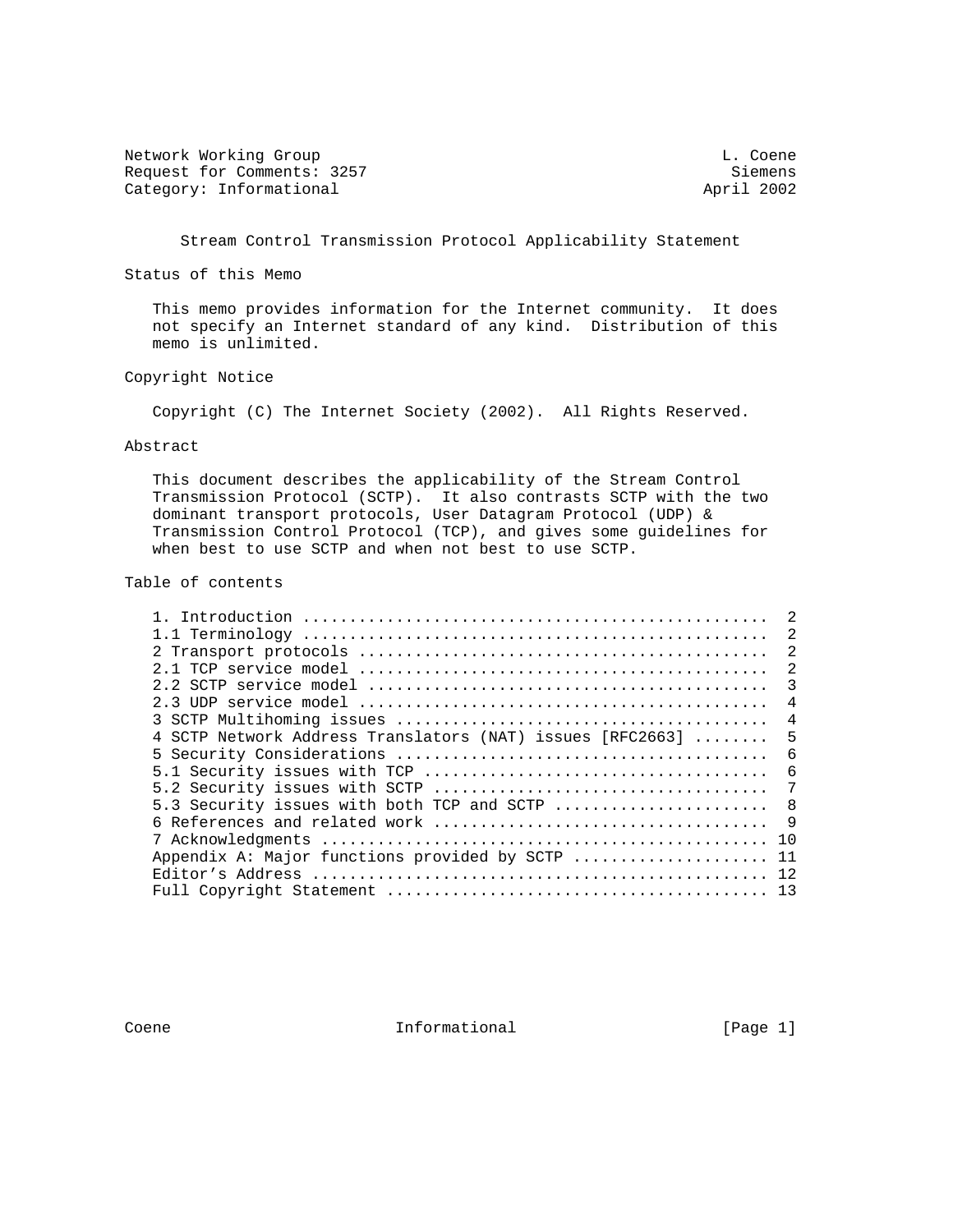#### 1 Introduction

 SCTP is a reliable transport protocol [RFC2960], which along with TCP [RFC793], RTP [RFC1889], and UDP [RFC768], provides transport-layer services for upper layer protocols and services. UDP, RTP, TCP, and SCTP are currently the IETF standards-track transport-layer protocols. Each protocol has a domain of applicability and services it provides, albeit with some overlaps.

 By clarifying the situations where the functionality of these protocols are applicable, this document can guide implementers and protocol designers in selecting which protocol to use.

 Special attention is given to services SCTP provides which would make a decision to use SCTP the right one.

Major functions provided by SCTP can be found in Appendix A.

#### 1.1 Terminology

The following terms are commonly identified in this work:

Association: SCTP connection between two endpoints.

Transport address: A combination of IP address and SCTP port number.

 Upper layer: The user of the SCTP protocol, which may be an adaptation layer, a session layer protocol, or the user application directly.

 Multihoming: Assigning more than one IP network interface to a single endpoint.

# 2 Transport protocols

2.1 TCP service model

 TCP is a connection-oriented (a.k.a., session-oriented) transport protocol. This means that it requires both the establishment of a connection prior to the exchange of application data and a connection tear-down to release system resources after the completion of data transfer.

 TCP is currently the most widely used connection-oriented transport protocol for the Internet.

Coene 111 Informational 1999 [Page 2]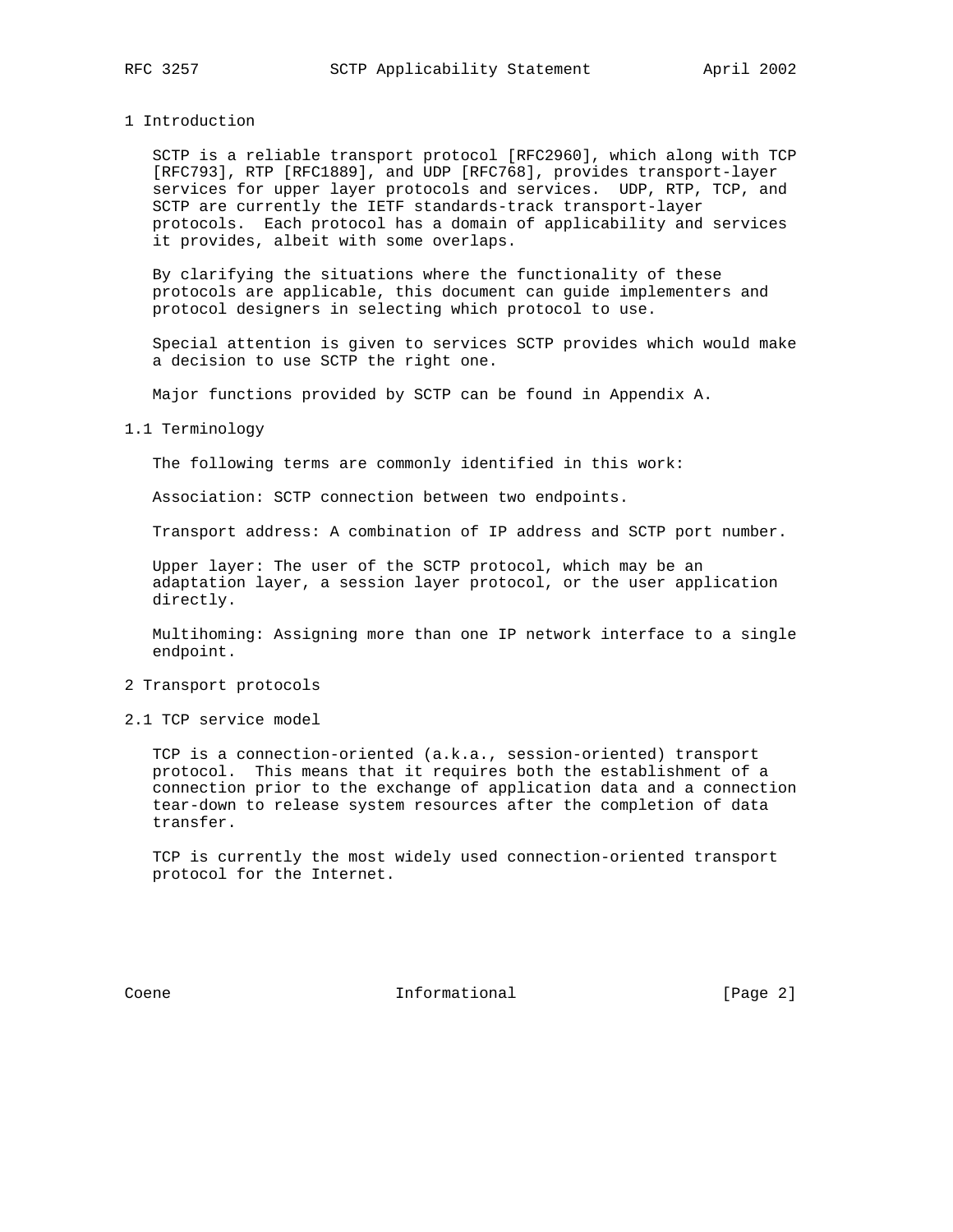TCP provides the upper layer with the following transport services:

- data reliability;
- data sequence preservation; and
- flow and congestion control.

#### 2.2 SCTP service model

 SCTP is also connection-oriented and provides all the transport services that TCP provides. Many Internet applications therefore should find that either TCP or SCTP will meet their transport requirements. Note, for applications conscious about processing cost, there might be a difference in processing cost associated with running SCTP with only a single ordered stream and one address pair in comparison to running TCP.

 However, SCTP has some additional capabilities that TCP lacks and This can make SCTP a better choice for some applications and environments:

- multi-streams support:

 SCTP supports the delivery of multiple independent user message streams within a single SCTP association. This capability, when properly used, can alleviate the so-called head-of-line-blocking problem caused by the strict sequence delivery constraint imposed to the user data by TCP.

 This can be particularly useful for applications that need to exchange multiple, logically separate message streams between two endpoints.

- multi-homing support:

 SCTP provides transparent support for communications between two endpoints of which one or both is multi-homed.

 SCTP provides monitoring of the reachability of the addresses on the remote endpoint and in the case of failure can transparently failover from the primary address to an alternate address, without upper layer intervention.

Coene 1111 Coene Informational [Page 3]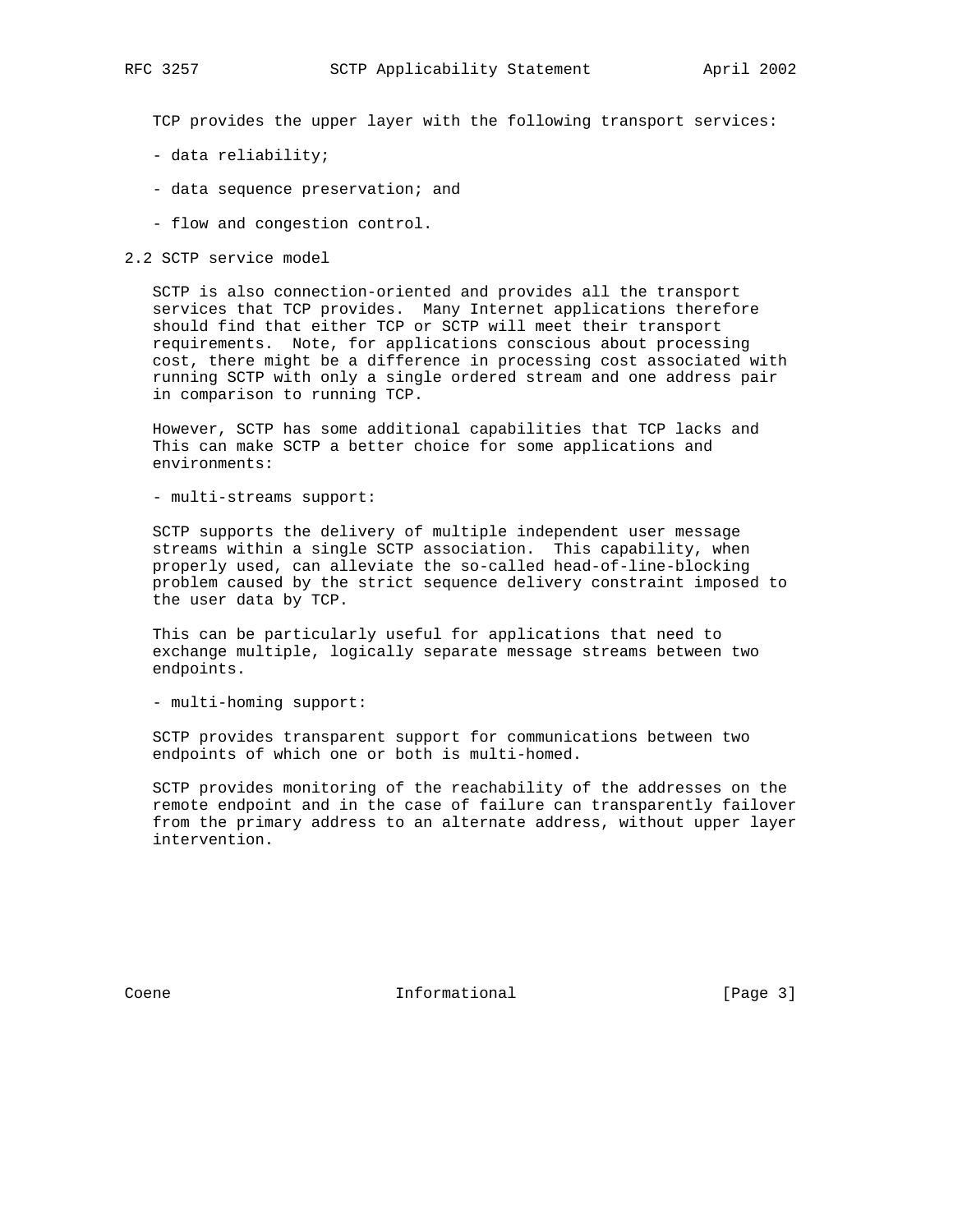This capability can be used to build redundant paths between two SCTP endpoints and can be particularly useful for applications that seek transport-level fault tolerance.

 Achieving path redundancy between two SCTP endpoints normally requires that the two endpoints being equipped with multiple interfaces assigned with multiple addresses and that routing is configured appropriately (see Section 3).

- preservation of message boundaries:

 SCTP preserves application messages boundaries. This is useful when the application data is not a continuous byte stream but comes in logical chunks that the receiver handles separately.

 In contrast, TCP offers a reliable data stream that has no indication of what an application may consider logical chunks of the data.

- unordered reliable message delivery:

 SCTP supports the transportation of user messages that have no application-specified order, yet need guaranteed reliable delivery.

 Applications that need to send un-ordered reliable messages or prefer using their own message sequencing and ordering mechanisms may find this SCTP capability useful.

2.3 UDP Service model

 UDP is connectionless. This means that applications that use UDP do not need to perform connection establishment or tear-down.

As transport services to its upper layer, UDP provides only:

- best-effort data delivery, and
- preservation of message boundaries.

 Applications that do not require a reliable transfer of more than a packet's worth of data will find UDP adequate. Some transaction based applications fall into this category.

3 SCTP Multihoming Issues

 SCTP provides transport-layer support for multihoming. Multihoming has the potential of providing additional robustness against network failures. In some applications, this may be extremely important, for example, in signaling transport of PSTN signaling messages [RFC2719].

Coene 1111 Informational 1999 [Page 4]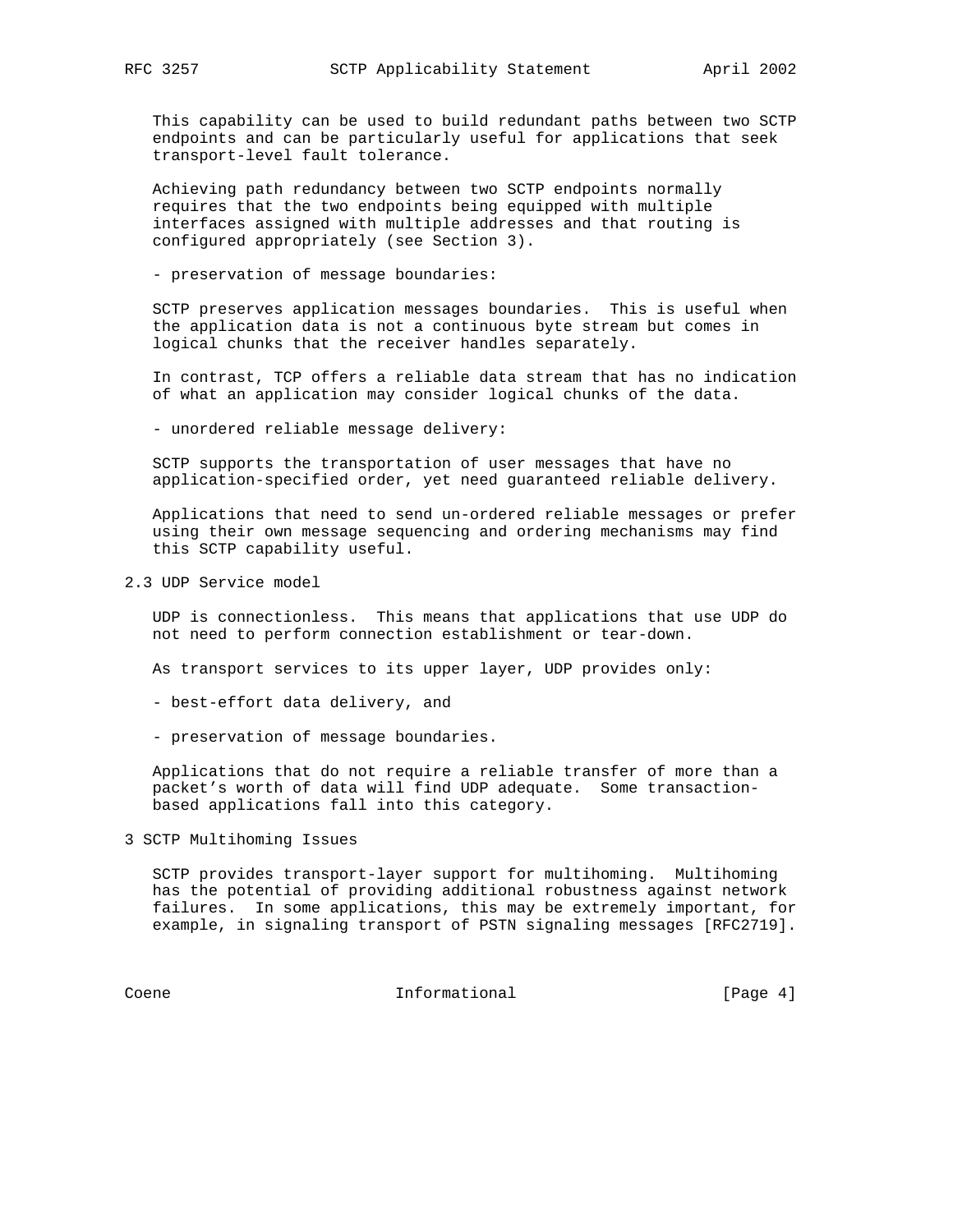It should be noted that SCTP multihoming support only deals with communication between two endpoints of which one or both is assigned with multiple IP addresses on possibly multiple network interfaces. It does NOT deal with communication ends that contain multiple endpoints (i.e., clustered endpoints) that can switch over to an alternate endpoint in case of failure of the original endpoint.

 Generally, for truly fault resilient communication between two end points, the multihoming feature needs more than one IP network interface for each endpoint. The number of paths used is the minimum of network interfaces used by any of the endpoints. When an endpoint selects its source address, careful consideration must be taken. If the same source address is always used, then it is possible that the endpoint will be subject to the same single point of failure. When the endpoint chooses a source address, it should always select the source address of the packet to correspond to the IP address of the Network interface where the packet will be emitted subject to the binding address constraint. The binding address constraint is, put simply, that the endpoint must never choose a source address that is not part of the association i.e., the peer endpoint must recognize any source address used as being part of the association.

 The availability of the association will benefit greatly from having multiple addresses bound to the association endpoint when the endpoint is on a multi-homed host.

4 SCTP Network Address Translators (NAT) issues [RFC2663]

 When two endpoints are to setup an SCTP association and one (or both) of them is behind a NAT (i.e., it does not have any publicly available network addresses), the endpoint(s) behind the NAT should consider one of the following options:

 (1) When single homed sessions are to be used, no transport addresses should be sent in the INIT or INIT ACK chunk(Refer to section 3.3 of RFC2960 for chunk definitions). This will force the endpoint that receives this initiation message to use the source address in the IP header as the only destination address for this association. This method can be used for a NAT, but any multi-homing configuration at the endpoint that is behind the NAT will not be visible to its peer, and thus not be taken advantage of. See figure 1.

Coene 111 Coene Informational [Page 5]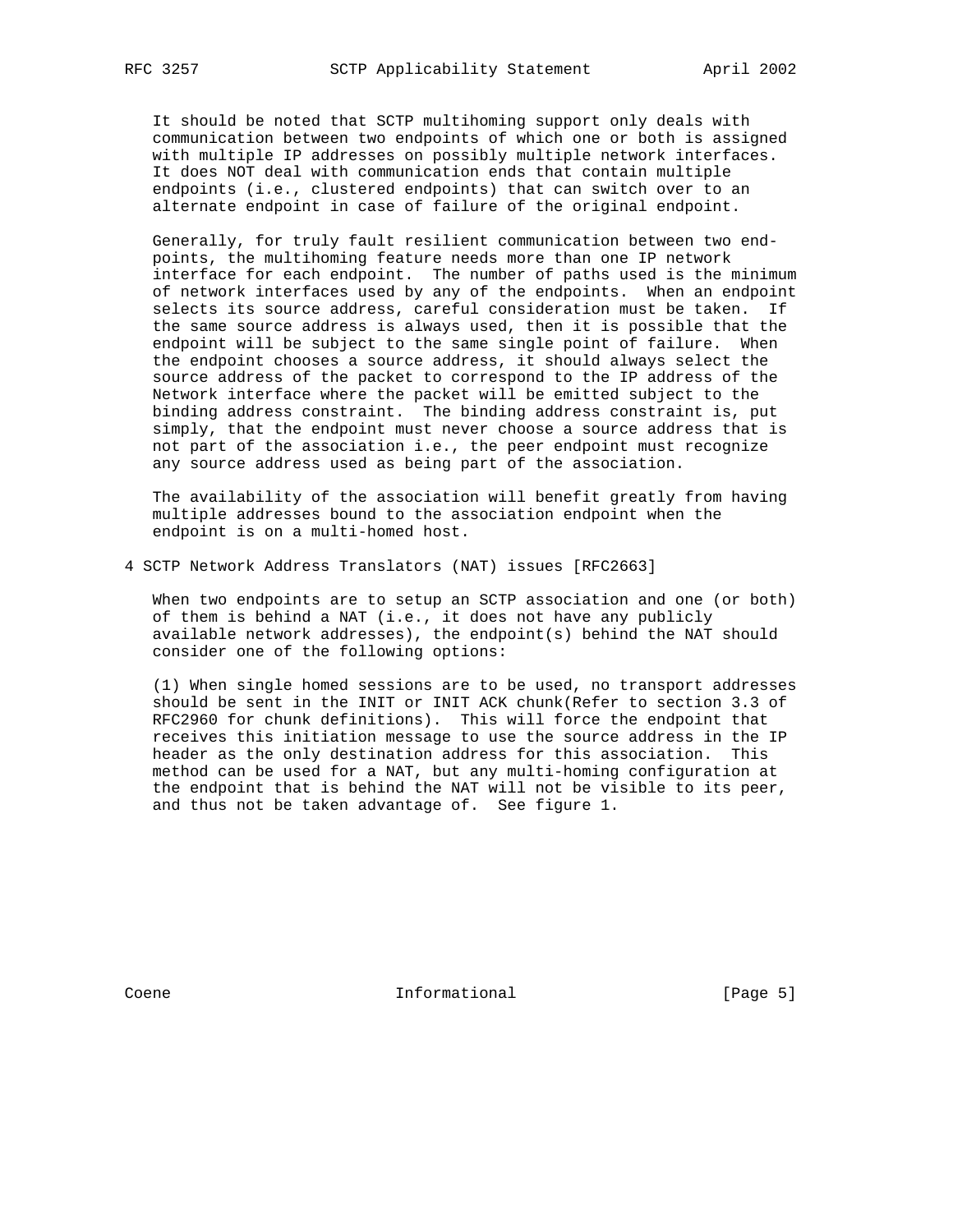|        |                   | <b>TUNNUNUNUNT</b> |        |
|--------|-------------------|--------------------|--------|
| Host A | NAT               | * Cloud<br>$\star$ | Host B |
|        | $+-$   10.1   2.1 |                    |        |
|        |                   | ᠊ѫ                 |        |
|        |                   | *~~~~~~~~~~        |        |

#### Fig 1: SCTP through NAT without multihoming

 For multihoming the NAT must have a public IP address for each represented internal IP address. The host can preconfigure an IP address that the NAT can substitute, or, the NAT can have internal Application Layer Gateway (ALG) which will intelligently translate the IP addresses in the INIT and INIT ACK chunks. See Figure 2.

 If Network Address Port Translation is used with a multihomed SCTP endpoint, then any port translation must be applied on a per association basis such that an SCTP endpoint continues to receive the same port number for all messages within a given association.

|        |                           | *~~~~~~~~~*                                   |         |                         |
|--------|---------------------------|-----------------------------------------------|---------|-------------------------|
| Host A | NAT                       | * Cloud                                       | $\star$ | Host B                  |
|        | $10.2$ +---+ $10.1$   5.2 | $+ - - - - + 1.1 < + - > 3.1 - - + -$         |         |                         |
|        | $11.2$ +---+ $11.1 6.2$   |                                               |         | +->4.2--+---------+ 2.2 |
|        |                           |                                               |         |                         |
|        |                           | $* \sim \sim \sim \sim \sim \sim \sim \sim *$ |         |                         |

Fig 2: SCTP through NAT with multihoming

 (2) Another alternative is to use the hostname feature and DNS to resolve the addresses. The hostname is included in the INIT of the association or in the INIT ACK. The hostname must be resolved by DNS before the association is completely set up. There are special issues regarding NAT and DNS, refer to RFC2694 for details.

5 Security Considerations

 In this section, some relevant security issues found in the deployment of the connection-oriented transport protocols will be discussed.

5.1 Security issues with TCP

 Some TCP implementations have been known to be vulnerable to blind denial of service attacks, i.e., attacks that had been executed by an attacker that could not see most of the traffic to or from the target host.

Coene **Informational Informational** [Page 6]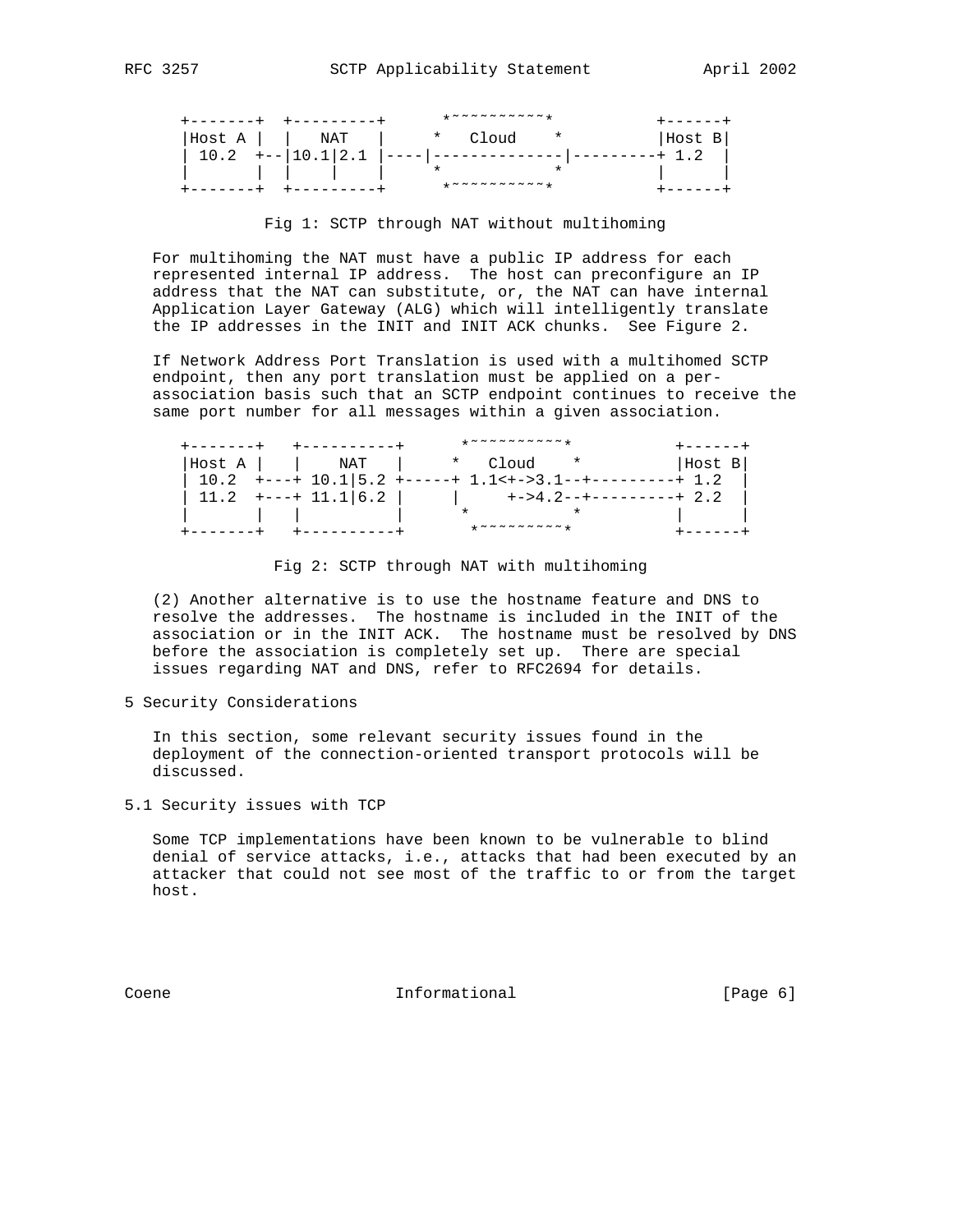The attacker would send a large number of connection establishment requests (TCP-SYN packets) to the attacked target, possibly from faked IP source addresses. The attacked host would reply by sending SYN-ACK packets and entering SYN-received state, thereby allocating space for a TCB. At some point the SYN-queue would fill up, (i.e., the number of connections waiting to be established would rise to a limit) and the host under attack would have to start turning down new connection establishment requests.

 TCP implementations with SYN-cookies algorithm [SYN-COOK] reduce the risk of such blind denial of service attacks. TCP implementations can switch to using this algorithm in times when their SYN-queues are filled up while still fully conforming to the TCP specification [RFC793]. However, use of options such as a window scale [RFC1323], is not possible, then. With the SYN-cookie mechanism, a TCB is only created when the client sends back a valid ACK packet to the server, and the 3-way handshake has thus been successfully completed.

 Blind connection forgery is another potential threat to TCP. By guessing valid sequence numbers, an attacker would be able to forge a connection. However, with a secure hashsum algorithm, for some of the current SYN-cookie implementations the likelihood of achieving this attack is on the order of magnitude of 1 in 2^24, i.e., the attacker would have to send 2^24 packets before obtaining one forged connection when SYN-cookies are used.

## 5.2 Security issues with SCTP

 SCTP has been designed with the experiences made with TCP in mind. To make it hard for blind attackers (i.e., attackers that are not man-in-the-middle) to inject forged SCTP datagrams into existing associations, each side of an SCTP association uses a 32 bit value called "Verification Tag" to ensure that a datagram really belongs to the existing association. So in addition to a combination of source and destination transport addresses that belong to an established association, a valid SCTP datagram must also have the correct tag to be accepted by the recipient.

 Unlike in TCP, usage of cookie in association establishment is made mandatory in SCTP. For the server, a new association is fully established after three messages (containing INIT, INIT-ACK, COOKIE- ECHO chunks) have been exchanged. The cookie is a variable length parameter that contains all relevant data to initialize the TCB on the server side, plus a HMAC used to secure it. This HMAC (MD5 as per [RFC1321] or SHA-1 [SHA1]) is computed over the cookie and a secret, server-owned key.

Coene **Informational Informational** [Page 7]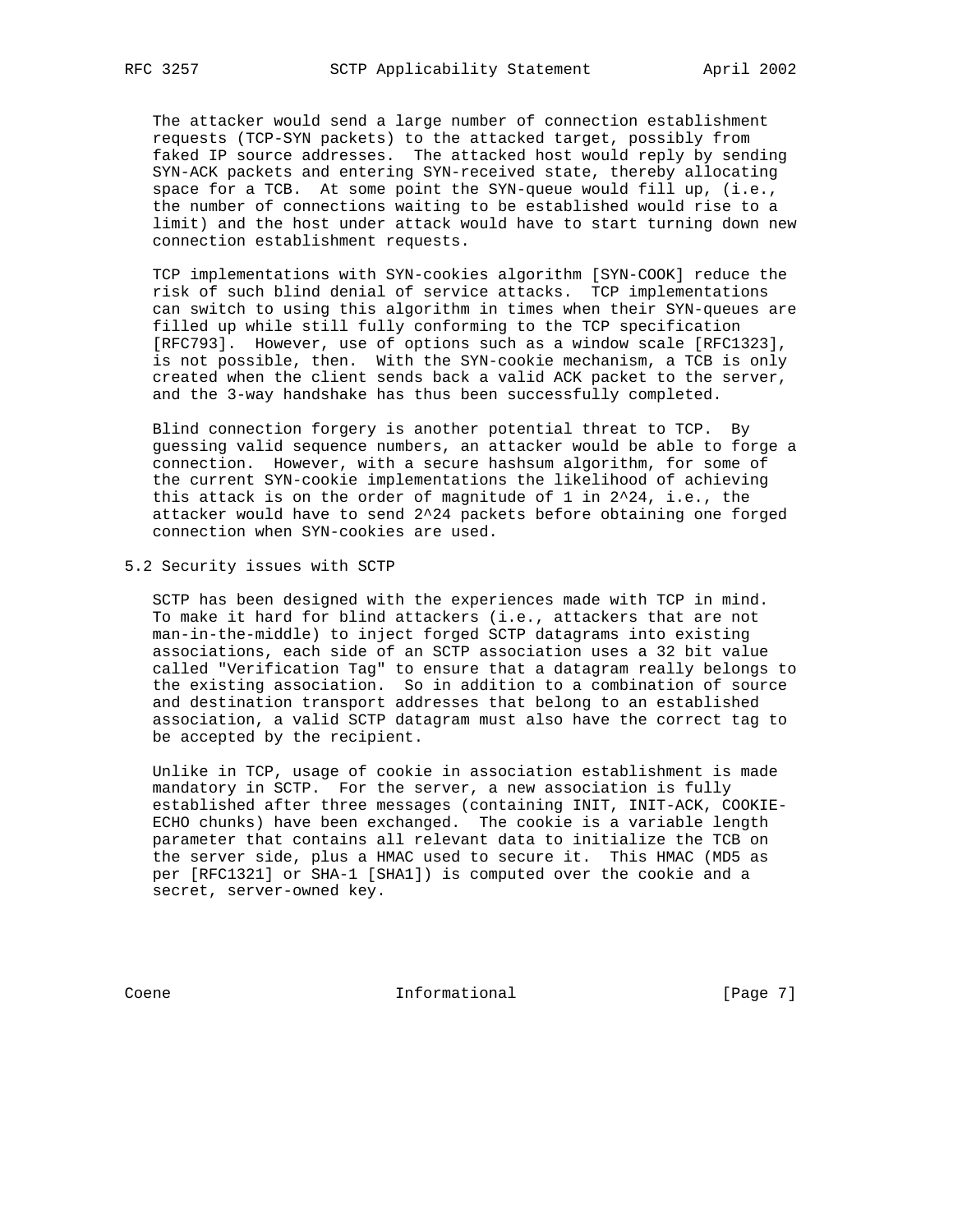As specifically prescribed for SCTP implementations [RFC2960], additional resources for new associations may only be reserved in case a valid COOKIE-ECHO chunk is received by a client, and the computed HMAC for this new cookie matches that contained in the cookie.

 With SCTP the chances of an attacker being able to blindly forge a connection are even lower than in the case of TCP using SYN-cookies, since the attacker would have to guess a correct value for the HMAC contained in the cookie, i.e., lower than 1 in 2^128 which for all practical purposes is negligible.

 It should be noted that SCTP only tries to increase the availability of a network. SCTP does not contain any protocol mechanisms that are directly related to user message authentication, integrity and confidentiality functions. For such features, it depends on the IPsec protocols and architecture and/or on security features of the application protocols.

 Transport Layer security(TLS)[RFC2246] using SCTP must always use in-order streams.

 Currently the IPSEC working group is investigating the support of multi-homing by IPSEC protocols. At the present time to use IPSEC, one must use  $2 * N * M$  security associations if one endpoint uses N addresses and the other M addresses.

5.3 Security Issues with both TCP and SCTP

 It is important to note that neither TCP nor SCTP protect itself from man-in-the-middle attacks where an established session might be hijacked (assuming the attacker can see the traffic from and inject its own packets to either endpoints).

 Also, to prevent blind connection/session setup forgery, both TCP implementations supporting SYN-cookies and SCTP implementations rely on a server-known, secret key to protect the HMAC data. It must be ensured that this key is created subject to the recommendations mentioned in [RFC1750].

 Although SCTP has been designed carefully as to avoid some of the problems that have appeared with TCP, it has as of yet not been widely deployed. It is therefore possible that new security issues will be identified that will have to be addressed in further revisions of [RFC2960].

Coene 111 Informational 1999 [Page 8]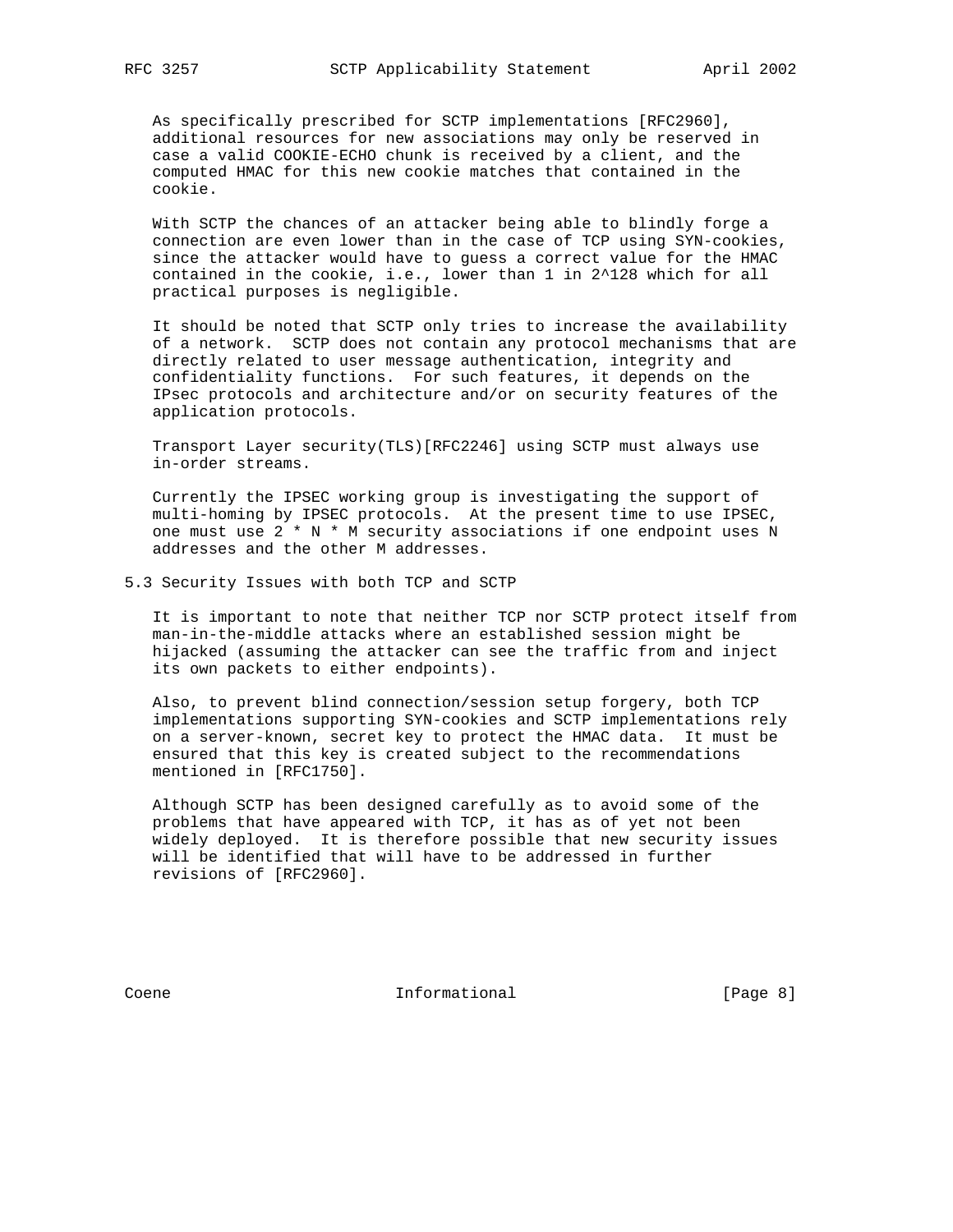# 6 References and related work

- [RFC2960] Stewart, R., Xie, Q., Morneault, K., Sharp, C., Schwarzbauer, H., Taylor, T., Rytina, I., Kalla, M., Zhang, L. and V. Paxson, "Stream Control Transmission Protocol", RFC 2960, October 2000.
- [RFC2401] Kent, S. and R. Atkinson, "Security Architecture for the Internet Protocol", RFC 2401, November 1998.
- [RFC2663] Srisuresh, P. and M. Holdrege, "IP Network Address Translator (NAT) Terminology and Considerations", RFC 2663, August 1999.
- [RFC2694] Srisuresh, P., Tsirtsis, G., Akkiraju, P. and A. Heffernan, "DNS extensions to Network Address Translators (DNS\_ALG)", RFC 2694, September 1999.
- [RFC768] Postel, J., "User Datagram Protocol", STD 6, RFC 768, August 1980.
- [RFC793] Postel, J., "Transmission Control Protocol", STD 7, RFC 793, September 1981.
- [RFC2719] Ong, L., Rytina, I., Garcia, M., Schwarzbauer, H., Coene, L., Lin, H., Juhasz, I., Holdrege, M. and C. Sharp, "Architectural Framework for Signaling Transport", RFC 2719, October 1999.
- [RFC1321] Rivest, R., "The MD5 Message-Digest Algorithm", RFC 1321, April 1992.
- [RFC1323] Jacobson, V., Braden, R. and D. Borman, "TCP Extensions for High Performance", RFC 1323, May 1992.
- [RFC1750] Eastlake, D., Crocker, S. and J. Schiller, "Randomness Recommendations for Security", RFC 1750, December 1994.
- [SHA1] NIST FIPS PUB 180-1, "Secure Hash Standard," National Institute of Standards and Technology, U.S. Department of Commerce, April 1995.
- [SYNCOOK] Dan J. Bernstein, SYN cookies, 1997, see also <http://cr.yp.to/syncookies.html>
- [RFC2246] Dierks, T. and C. Allen, "The TLS Protocol Version 1.0", RFC 2246, January 1999.

Coene Coene Informational [Page 9]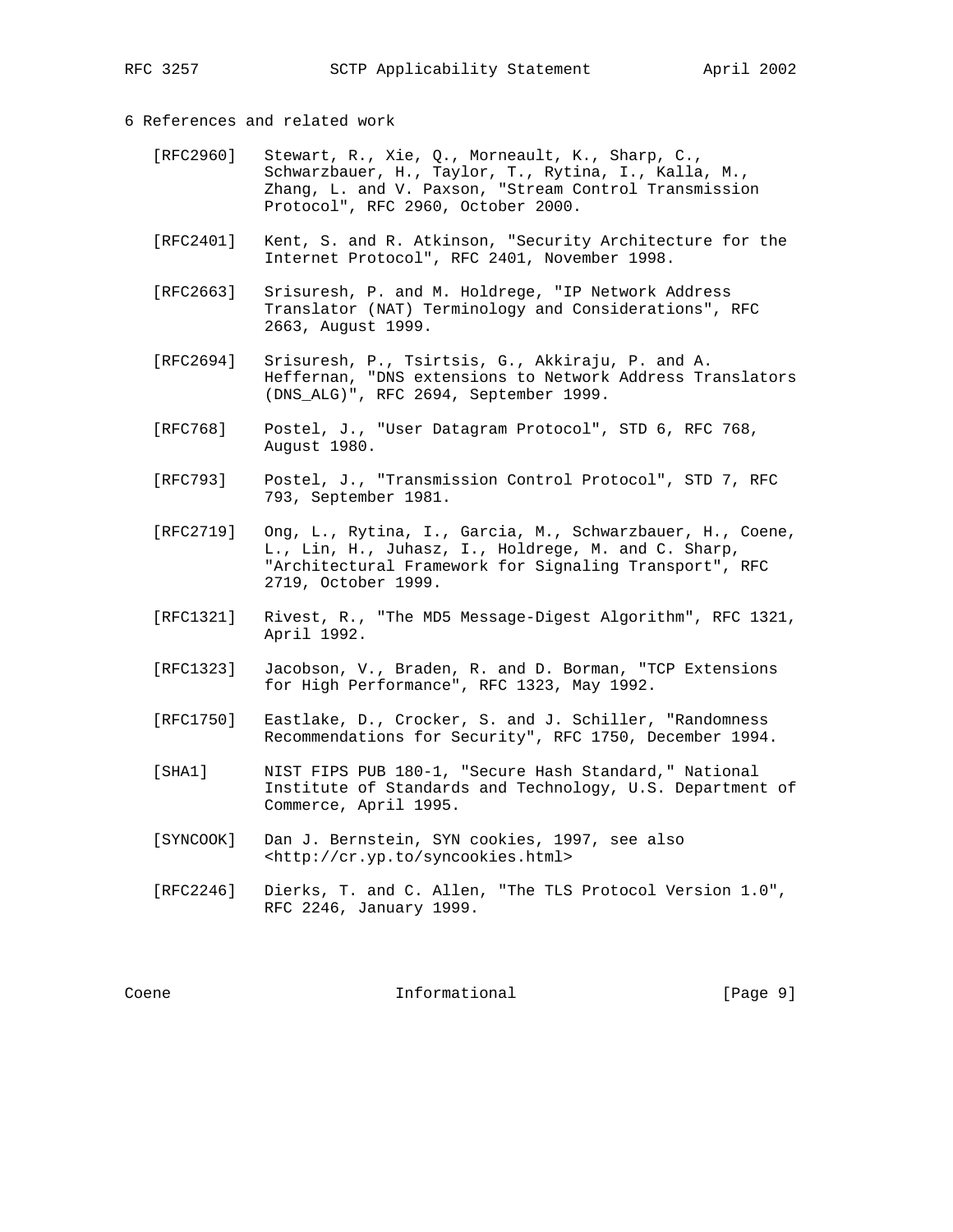[RFC1889] Schulzrinne, H., Casner, S., Frederick, R. and V. Jacobson, "RTP: A Transport Protocol for Real-Time Applications", RFC 1889, January 1996.

# 7 Acknowledgments

 This document was initially developed by a design team consisting of Lode Coene, John Loughney, Michel Tuexen, Randall R. Stewart, Qiaobing Xie, Matt Holdrege, Maria-Carmen Belinchon, Andreas Jungmaier, Gery Verwimp and Lyndon Ong.

 The authors wish to thank Renee Revis, I. Rytina, H.J. Schwarzbauer, J.P. Martin-Flatin, T. Taylor, G. Sidebottom, K. Morneault, T. George, M. Stillman, N. Makinae, S. Bradner, A. Mankin, G. Camarillo, H. Schulzrinne, R. Kantola, J. Rosenberg, R.J. Atkinson, and many others for their invaluable comments.

Coene 10 Informational [Page 10]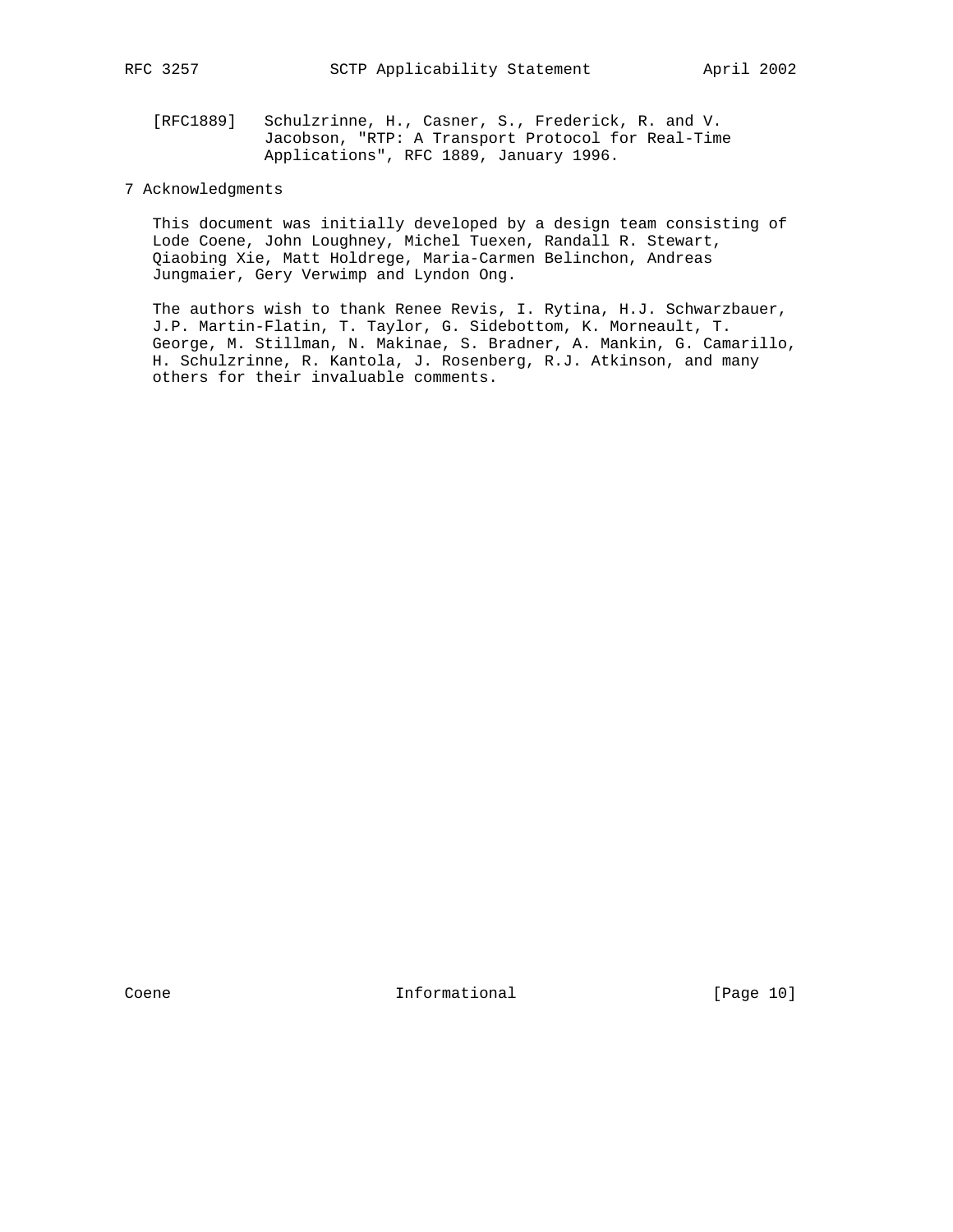Appendix A: Major functions provided by SCTP

- Reliable Data Transfer
- Multiple streams to help avoid head-of-line blocking
- Ordered and unordered data delivery on a per-stream basis
- Bundling and fragmentation of user data
- TCP friendly Congestion and flow control
- Support continuous monitoring of reachability
- Graceful termination of association
- Support of multi-homing for added reliability
- Some protection against blind denial-of-service attacks
- Some protection against blind masquerade attacks

Coene 11 Informational [Page 11]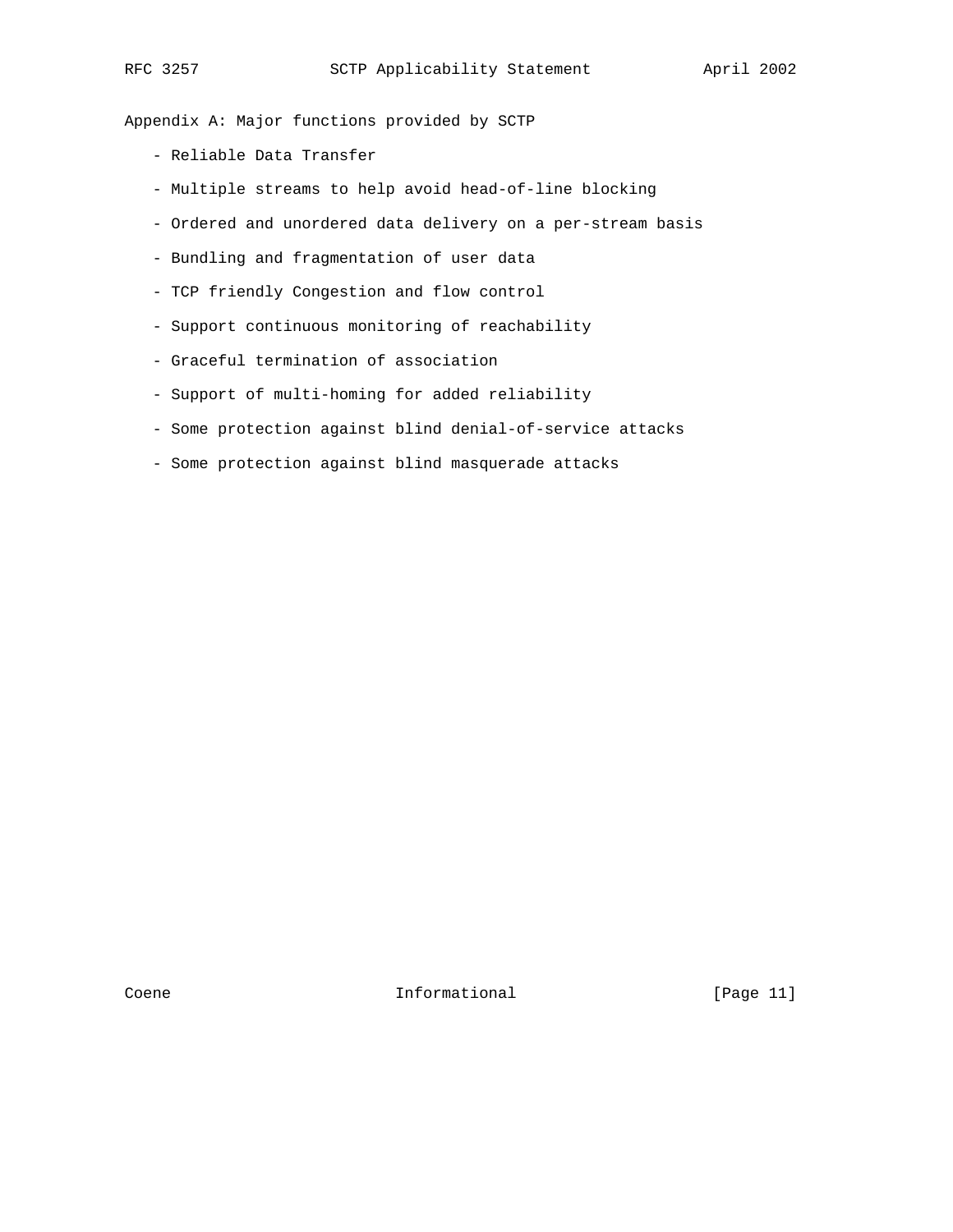# 8 Editor's Address

 Lode Coene Siemens Atea Atealaan 34 B-2200 Herentals Belgium

 Phone: +32-14-252081 EMail: lode.coene@siemens.atea.be

Coene 12]